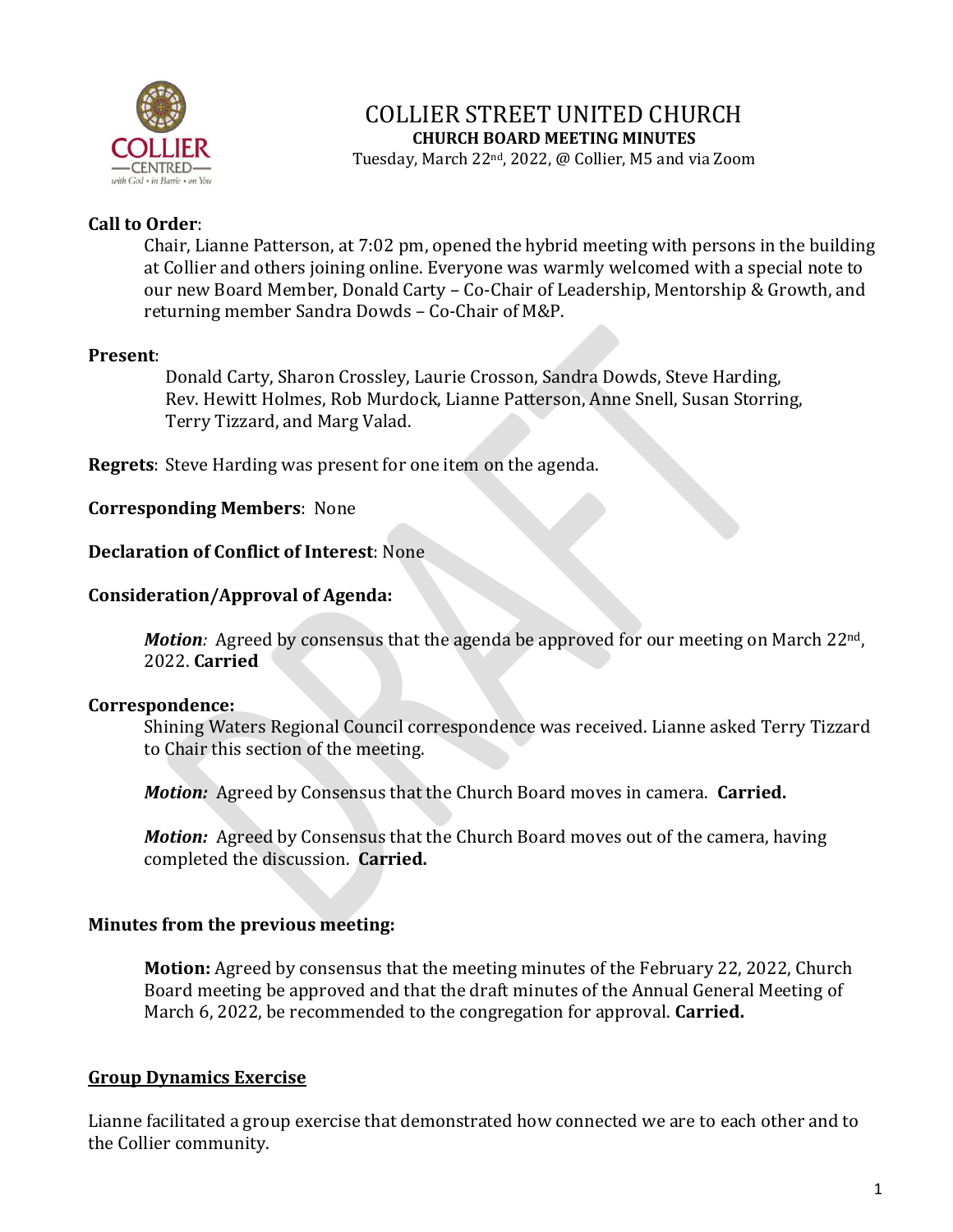Rob Murdock was unable to stay for the balance of the meeting.

# a) **AGM Feedback and Update**

Lianne asked for feedback on the AGM content, format, etc.

- The preparation and organization ahead of time were adequate.
- The combination of business with worship was meaningful we were continually reminding everyone that we are the Church.
- Having the external Professionals present and dealing with their subject matter was very effective.
- The playing of music when voting made the process more spiritual.
- Voting online was effective.
- We could consider adding a break to the schedule.
- Continue with the Sacrament of Holy Communion at the end as it brings the worship and works altogether.

It was reported that Collier's 2021 Statistical report had been filed with the UCC, and the 2021 AGM booklet has been submitted to Shining Waters Regional Council.

Hewitt thanked everyone who contributed to the process of a meaningful and effective AGM.

# b) **Time Treasures and Talent**

# - **Finance Task Force Update**

**Motion**: Agreed by Consensus that the Finance Task Force Report and the YTD Financials as of February 28th, 2022 (Income of \$44,956.06 and Expenditures of \$67,304.03) and balance sheet at \$884,209.00 be accepted. **Carried**

### - **Memorial Gift Policy**

The Remembrance Tree and Memorial Space information were added to the policy:

- Accepts donations to maintain a Remembrance and Memorial Space inside the Church Building.
- Accepts donations for a leaf on the tree or the beautification of the Memorial Space.
- The Donor's name and date (birth and death) will be placed on the leaf or the wall.

**Motion**: Agreed by Consensus that the Memorial Gifts & Legacies Policy be updated with the Remembrance Tree and Memorial Space information as presented. **Carried.**

# c) **Sabbatical Update**

The Sabbatical planning spreadsheet was reviewed. Hewitt's sabbatical will be from September 1 to December 31, 2022.

The recommendation from the Emergency Transition Task Force was as follows:

• Move forward with Pastoral Charge Supervisor, hiring a Pastoral Care Director for approximately 10-13 hours per week, plus Pulpit Supply (preachers for each Sunday).